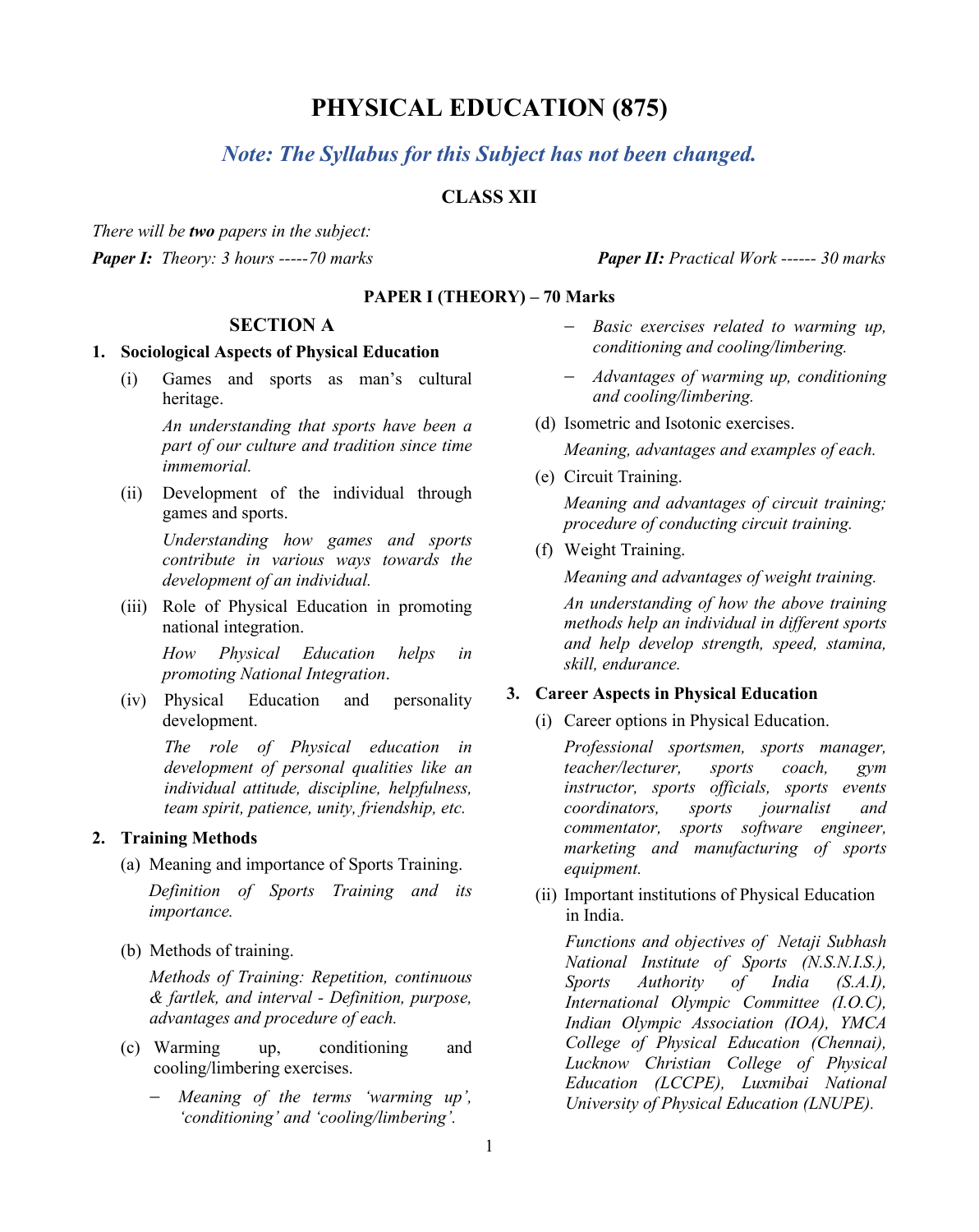*Development of training facilities, coaching systems, influence of media and sponsors, campaigns like Health runs in creating awareness towards social evil causes and promoting physical fitness.* 

#### **4. Competitions and Tournaments**

(i) Tournaments and types of tournaments.

*Candidates should be fully aware of:*

- − *the definition of 'tournament'.*
- − *the types of tournaments: Fixtures, Knock-out, league matches (seeding and byes).*
- − *merits and demerits of tournaments.*
- − *objectives and importance of intramural and extramural competitions.*
- − *Names of the National and International Federations/Bodies controlling the various tournaments/competitions.*
- (ii) Difference between Professional and Amateur Players.

*Self-explanatory.*

*Note: Candidates should be aware of the above, for the past five years, with respect to the games included in the syllabus.*

#### **5. Health Education & Health Problems**

(a) Meaning and definition of 'Health' and 'Health Education'.

*Meaning and definition of 'Health' (mental health and physical health) and 'Health Education'.*

(b) Principles and importance of Health Education. Health problems and role of Health Education in solving them.

*Principles and objectives of Health Education. Importance of Health Education for adults and the younger generation through formal and non-formal channels of education. Various prevalent Health Problems: Communicable meaning, examples and common mode of spread. Epidemics – meaning and examples; Water, noise and air pollution – causes and prevention; Occupational Health Hazards – meaning and examples.*

*Note: Details of specific diseases not required.*

(c) Disability and Rehabilitation.

*Causes of disability. General principles for prevention of disability;*

*Meaning and scope of Rehabilitation; services available for rehabilitation; role of the community and government organizations in rehabilitation programmes.*

(d) Posture.

*Meaning of posture*.

*Correct posture – meaning, importance of correct posture (standing, sitting, walking).*

*Common postural deformities: kyphosis, scoliosis, lordosis, flat foot, knock-knees, bowlegged, hunch back, round shoulders – meaning, causes and corrective measures for each.*

(e) Personal hygiene and sleep requirements.

*Personal hygiene: Meaning of personal hygiene, importance of personal hygiene for a healthy life style. Care of eyes, ears, feet, hair, skin, oral hygiene, nose and clothing.* 

*Foot care: causes of corns, broken nails due to tight footwear; Causes of diseases like ring worm, athletes foot due to walking in wet areas; proper care of feet.*

*Sleep requirements: Sleep requirements for different age groups. Effects of insufficient sleep on human body.*

(f) Substance Abuse.

*Effects of use of alcohol and smoking on the individual and society.* 

*Drugs: Meaning of 'drugs' and 'drug abuse'; Stimulants and Narcotics – Analgesics.* 

*Awareness of the fact that use of certain drugs has been banned by World Anti-Doping Agency (WADA) and National Anti-Doping Agency (NADA) and reasons for the same.*

#### **6. Sports Injuries and First Aid**

#### (i) Sports related injuries.

*Types of sports related injuries: soft tissue injuries (contusion, abrasion, strain and sprain) bone injuries (fracture) and joint*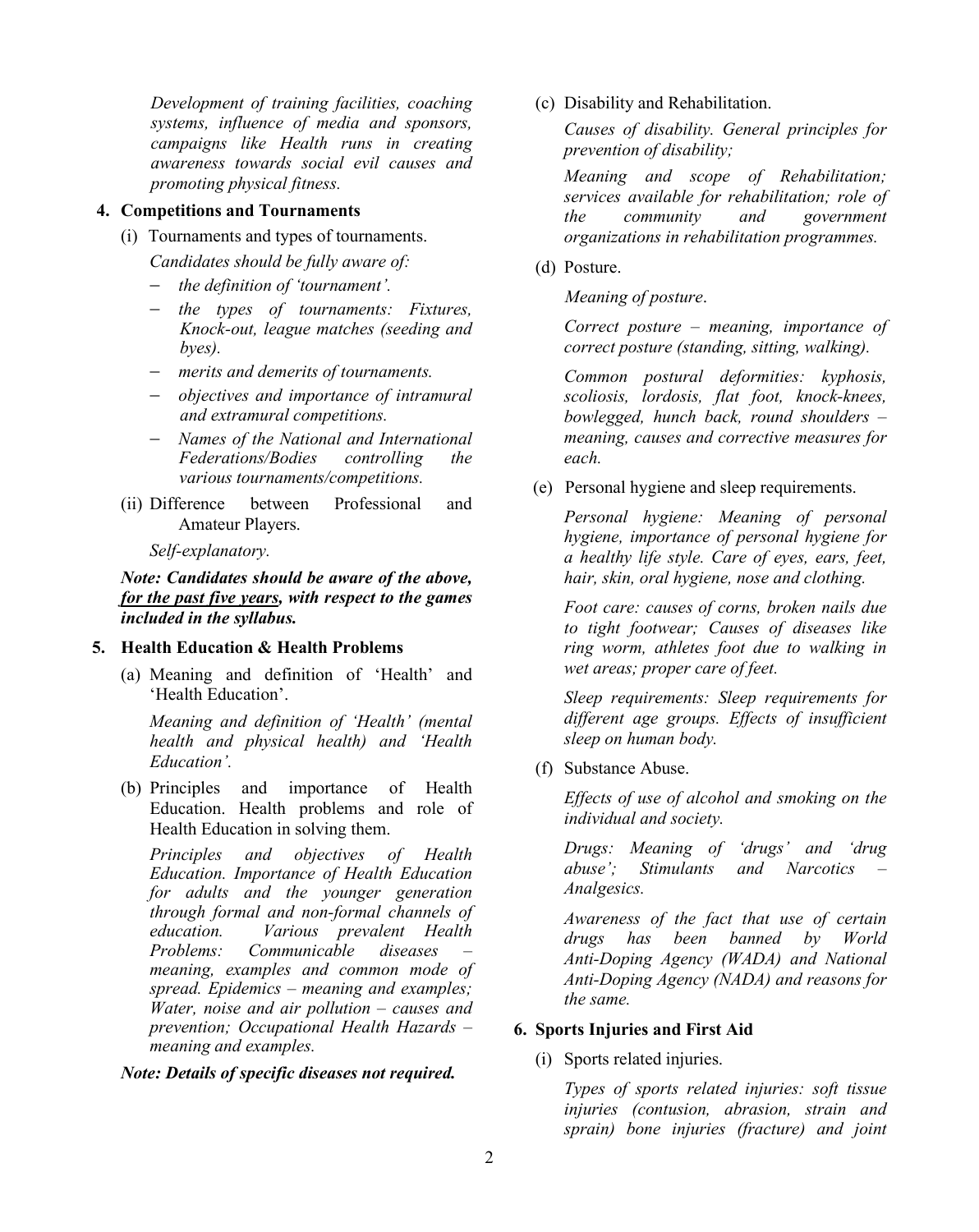*injuries (dislocation): causes and prevention of each.*

(ii) Role of a sportsperson in prevention of sports related accidents.

*Types of injuries due to: sudden movement; environment (hot, cold, wet and dry); lack of preparation (warm up, cool down); inadequate clothing, body protection; not following instructions; surface and facilities, equipment being unsafe. Role of individual in prevention of sports related accidents.*

(iii)First Aid.

*Meaning and importance of 'First Aid'. First Aid for various sports related injuries.*

*First Aid for cuts, grazes, strains, sprains, cramps, blisters, bruises, injuries of bone (fracture and dislocation); application of splints and Thomas splint; First Aid in drowning; Cardio Pulmonary Resuscitation (CPR) and Rest, Ice, Compression and Elevation (RICE).*

#### **SECTION B**

#### *Any two of the following games are to be studied:*

Cricket, Football, Hockey, Basketball, Volleyball, Badminton, Tennis, Swimming, Athletics.

The following aspects should be studied for **each** of the **two games** selected by the candidate.

Rules and regulations of the game; Interpretation of laws of the game; Duties and responsibilities of the officials and players; Measurement and dimensions related to the game; Terminologies related to the game; Fundamental skills of the game; Strategies and formation of the game; Names and abbreviations of the National and Major International Tournaments linked with the game; Diagrams and dimensions of play area; Diagrams and dimensions of equipment related to the game.

The details for each game are given below:

### **CRICKET**

- Knowledge of the game, strategies and tactics, and how to improve performance.
- Detailed understanding of the rules and regulations of the game. Diagrams of the field and pitch, and various fielding positions.
- Knowledge of the dimensions of the field, thickness of the lines, dimensions of pitch and complete specifications and markings on it. Equipment of the game with their length, width weight, thickness and material. Score board, scorer and sightscreen. Flood light.
- Duties of the officials, before, during and after the match. Umpires and third umpire, requirements of the game, equipment needed, numbers of players, duty of coach, captain etc.
- Laws governing the game. Suspensions, penalisations, draws, match fixtures, arrangements needed to conduct tournaments, forfeitures, follow on, tie, power play, match fixing, duck worth rule, sledging, ball tampering.
- Basic skills and techniques. Batting (different types of shots, footwork, body position and actual bat movement. Bowling (run up, delivery stride, follow through, types of bowling variations, good line and length, grip action. Fielding positions, catching and throwing skills, Wicket keeping techniques, skills of getting the batsmen out.
- Different types of signals, extra runs, extra players, runner, substitute, provisions and restrictions, players equipment, danger area, various terms of cricket.
- Knowledge of associations and federations linked to the game. Important tournaments. Abbreviations of associations and federations concerned with the game.

### **FOOTBALL**

- Knowledge of the game, strategies and tactics, and how to improve performance.
- Detailed understanding of the rules and regulations of the game. Match time, extra time, tie breaker, sudden death, ball in play and out of play, importance of lines on the field. Various methods of starting and restarting the game. Substitution procedure, penalty cards and their importance.
- Knowledge of the dimensions of the field, thickness of the lines, dimensions of center circle, quarter circle, goal and penalty area, penalty arc and complete specifications and markings on it. Equipment of the game with their length, width, weight, thickness, material and dimensions. Diagram of goal post and field.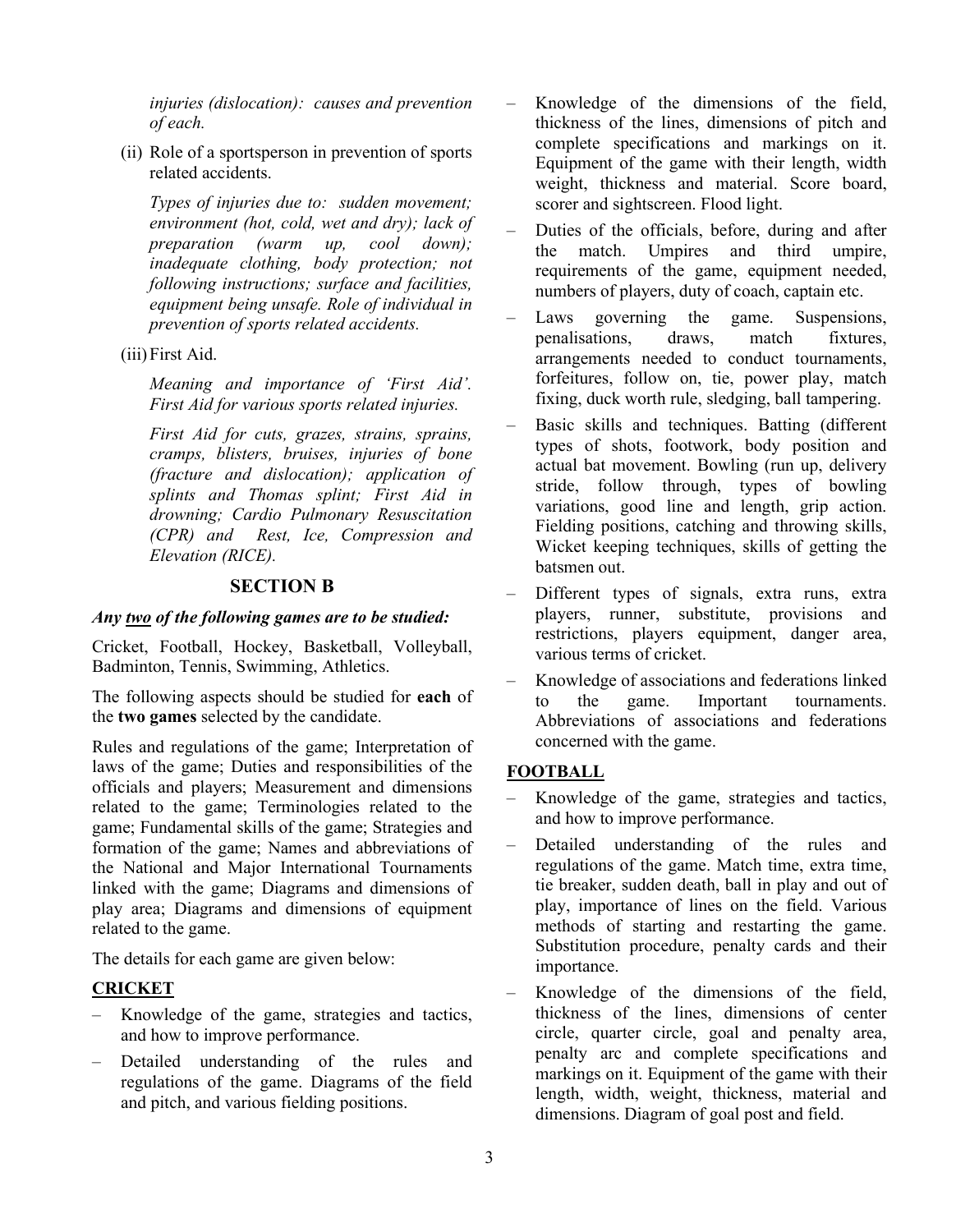- Duties of the officials, requirements of the game, equipment needed, numbers of players, duty of coach, captain, assistant referees, technical officials, grounds men, ball boys, match organizers, technical area.
- Laws governing the game. Suspensions,<br>
penalisations. draws, match fixtures. penalisations, draws, match fixtures, arrangements needed to conduct tournaments, punishment on players, coaches.
- Basic skills and techniques (Passing types of pass, ground lofted, chip, volley, angle of pass. Control (use of various surfaces-head chest, foot thigh). Dribbling (running with the ball, rhythm and pace, feints, body swerves, screening, beating an opponent. Heading the ball with intention of (attacking, defending, jumping, to head down, high, pass, score.) Shooting skills with either foot, inside or outside, short and long range shots, swerving shots, volleys, penalty kicks, power and accuracy. Tackling skills interception, jockeying for the ball, trapping by various body parts, position, tackle front, side, slide, recovery. Goalkeeping skills - stopping, watching, guiding the team, saving goal, dealing, catching, heading, kicking, punching, throwing, diving, anticipation, speed and reflexes.
- Principles of play-attack, depth, defence, penetration, sweeper systems, 4-4-2, 4-3-3, 4-2-4. Kick-off, corner kick, throw-in, goal kick, free kick, penalty kick. Importance of penalty arc, center circle and lines on the field.
- Knowledge of associations and federations linked to the game. Important tournaments. Abbreviations of associations and federations concerned with the game.

### **HOCKEY**

- Knowledge of the game, strategies and tactics, and how to improve performance.
- Detailed understanding of the rules and regulations of the game. Match time, extra time, tie breaker, sudden death, ball in play and out of play, penalty stroke, short corner, long corner, free hits, hit or push back, 16 yard hit, importance of lines on the field. Start and restart of the match.
- Knowledge of the dimensions and diagrams of the field and goalpost, thickness of the lines, dimensions and complete specifications and markings on it. Equipment of the game with their

length, width, weight, thickness, material and dimensions. Protective equipment of the goalkeeper and players.

- Duties of the officials, requirements of the game, equipment needed, numbers of players, reserve bench, running substitution duty of coach, captain, assistant referees, ball boys, doctor, grounds men.
- Laws governing the game. Suspensions, penalisations, draws, match fixtures, arrangements needed to conduct tournaments, punishment on players, coaches.
- Basic skills and techniques (Passing types of pass, ground lofted, chip, volley, angle of pass, push, scoop, flick, aerial ball. Receiving the ball – control, dribbling (running with the ball, rhythm and pace, feints, body swerves, screening, beating an opponent from the right to the left, right and behind. Shooting skills with Stick, inside or outside, short and long range shots, swerving shots, volleys, penalty, power and accuracy. Tackling skills - interception, jockeying for position. Goalkeeping skills stopping, watching, guiding the team, saving goal, kicking, diving, anticipation, speed. Reflexes.
- Principles of play-attack, depth, defence, penetration, team formations 1-2-3-5/1-1-3-4-  $2/1 - 1 - 3 - 3$ .
- Knowledge of associations and federations linked to the game. Important tournaments. Abbreviations of associations and federations concerned with the game.

### **BASKETBALL**

- Knowledge of the game, strategies and tactics, and how to improve performance.
- Detailed understanding of the rules and regulations of the game.
- Knowledge of the dimensions of the court, thickness of the lines, diagrams and dimensions of the court, full specifications of the ring, pole, boards and ball.
- Duties of the officials, table officials, referees, scorers, requirements of the game, equipment needed, numbers of players, reserve bench, duty of coach, captain .technical equipment team and player foul markers.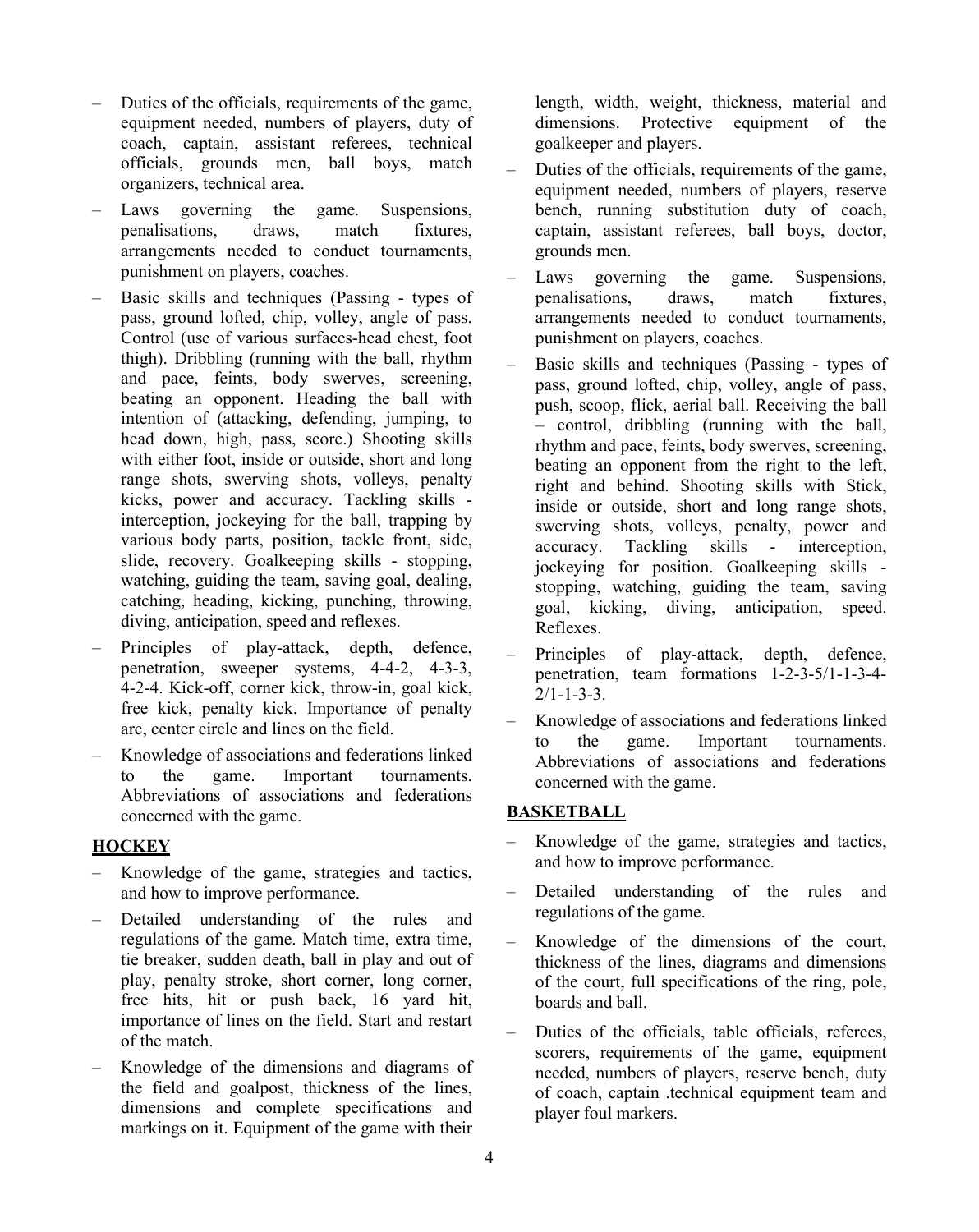- Laws governing the game. Suspensions,<br>penalisations, draws, match fixtures, penalisations, draws, match arrangements needed to conduct tournaments.
- Basic skills and techniques, tactics and team skills Knowledge of basic skills, free throws stance (passing, dribble, shoot). Shooting (jump shot, layup, hook shot), passing (pass, signal, receive feint footwork, chest-pass, bounce pass, overhead pass, javelin pass. Footwork (pivot, 1 count and 2 count stop) One to one defence, fake and drive, pass and cut Defence, types of defence, zone defence, and fast break.
- Knowledge of associations and federations linked to the game. Important tournaments. Abbreviations of associations and federations concerned with the game.

### **VOLLEYBALL**

- Knowledge of the game, strategies and tactics, and how to improve performance.
- Detailed understanding of the rules and regulations of the game.
- Knowledge of the dimensions and diagram of the court, thickness of the lines, dimensions within the court, full specifications of the net, pole and other equipment required for the game.
- Duties of the officials, table officials, referees, requirements of the game, equipment needed, numbers of players, reserve bench, duty of coach, captain, etc.
- Laws governing the game. Suspensions, penalisations, draws, match fixtures, arrangements needed to conduct tournaments, default by teams.
- Basic skills and techniques, tactics and team skills Knowledge of basic skills, volley-two hand pass over the head forearm pass. The serveunderarm, over arm float, over arm jump, over arm top spin, round house jump. The smash high set cross court, down the line, speed smash, tip the ball over the block. The block-line of defence, defence against smash, attack at set ball. Teamwork importance in both defence and attack. Understanding rotation, blocking and screening
- Knowledge of associations and federations linked to the game. Important tournaments.

Abbreviations of associations and federations concerned with the game.

### **BADMINTON**

- Knowledge of the game, strategies and tactics, and how to improve performance.
- Detailed understanding of the rules and regulations of the game. Match time, extra time, tie, shuttle in play and out of play, importance of lines on the court, singles and doubles.
- Knowledge of the dimensions and diagram of the court, thickness of the lines. Equipment required for the game with their length, width weight, thickness, material and dimensions.
- Duties of the officials, requirements of the game, equipment needed, number of players, duty of coach, match organisers.
- Laws governing the game. Suspensions,<br>
penalisations. draws, match fixtures. penalisations, draws, match fixtures, arrangements needed to conduct tournaments, punishment on players, coaches, match points, etc.
- Basic skills and techniques forehand or backhand, correct grip, smash, drop, drive, net play, return upshots and low/high/flick serves. Basic positioning for men and women rallies.
- Knowledge of associations and federations linked to the game. Important tournaments. Abbreviations of associations and federations concerned with the game.

# **TENNIS**

- Knowledge of the game, strategies and tactics, and how to improve performance.
- Detailed understanding of the rules and regulations of the game. Match time, deuce, advantage, tie foot fault. Ball in play and out of play. Dimensions and importance of lines on the court, singles and doubles.
- Knowledge of the dimensions and diagram of the court net, racket, thickness of the lines. Equipment required for the game with their length, width, weight, thickness, material and dimensions. Types of courts.
- Duties and number of officials, requirements of the game, number of players, duty of coach, match organisers.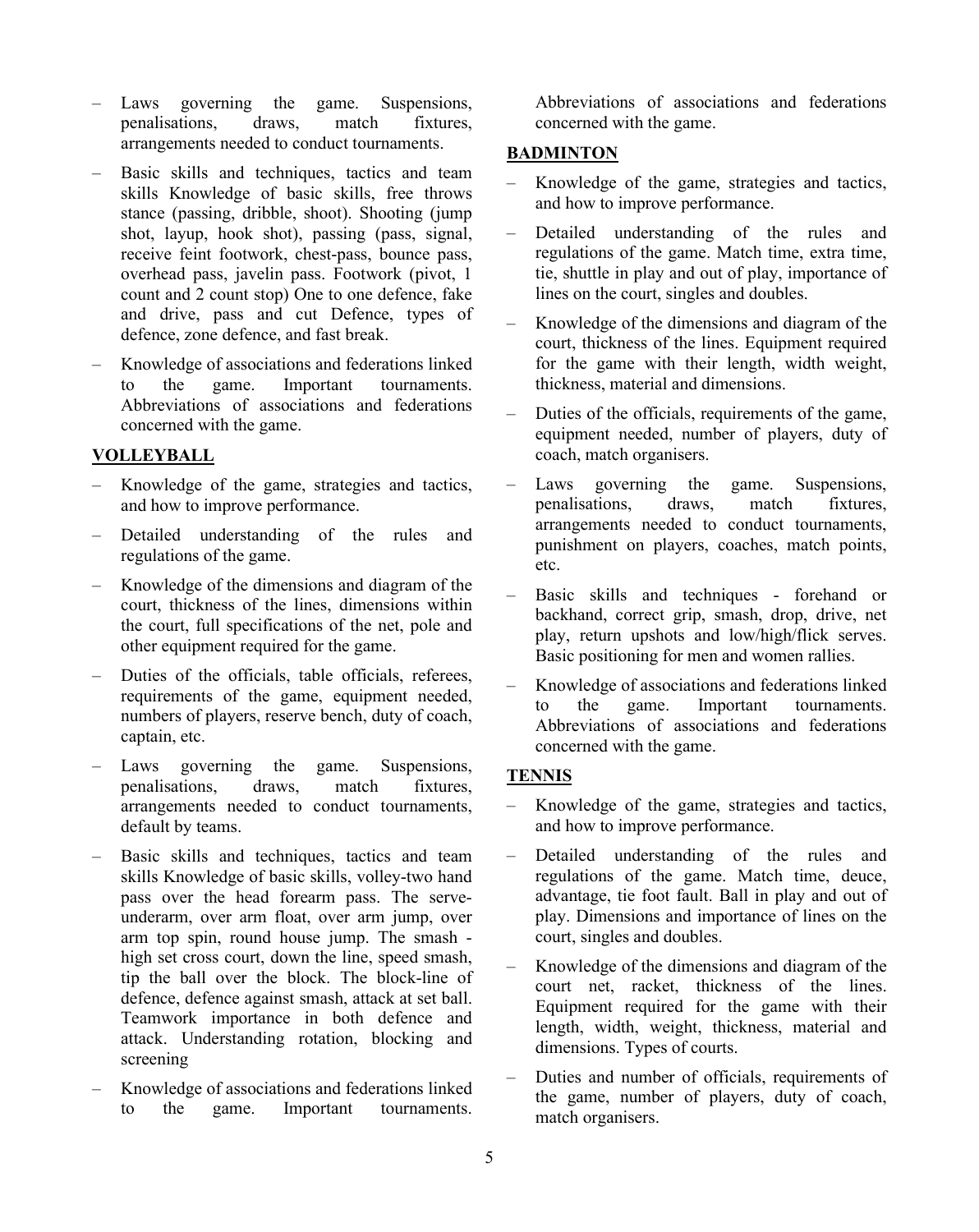- Laws governing the game. Suspensions,<br>
penalisations. draws, match fixtures. penalisations. arrangements needed to conduct tournaments, punishment on players, coaches, match points, etc.
- Basic skills and techniques forehand or backhand, chopper grip, correct grip, smash, drop, drive, net play, return upshots and low/high/flick serves. Basic positioning for men and women rallies. The racket grip-shake hand. Strokes - backhand push, forehand drive, forward push. Service - two bounce serve, high toss, forehand spin, backhand spin, long serve. Spin forehand topspin, backhand topspin chopping blocking lobbing, follow through, placement of ball for each service.
- Knowledge of associations and federations linked to the game. Important tournaments. Abbreviations of associations and federations concerned with the game.

#### **SWIMMING**

- Knowledge of competitive swimming events, activities, strategies and tactics, and how to improve performance (individual and team).
- Detailed understanding of the rules and regulations of various swimming events, strategies and tactics in chosen events. Planning performing and evaluating particular event.
- Knowledge of the dimension, depth and distance of the pool. Importance of starters and judges for start and finish of individual and medley races. Various officials in charge of conducting the events. Types of races, types of strokes, diving competitions, false start, individual and medley events. Stances for different strokes.
- Duties of the officials, table officials, referees, requirements of the game, equipment needed, numbers of players, reserve bench, duty of coach, physiotherapist, wind gauge operator, lifeguard, photo finish.
- Laws governing the game. Suspensions, penalisations, draws, fixtures, arrangements needed to conduct tournaments.
- Basic skills and techniques requiring control, balance, weight transfer, flow and clear body positions, complex sequence of movements and ability to perform showing high standards of

precision control power speed and stamina, fitness and tactics to outwit the opponents. Warming up and cooling down safely, safety requirements for swimmers.

– Knowledge of associations and federations linked to the game. Important tournaments. Abbreviations of associations and federations concerned with the game.

### **ATHLETICS**

- Knowledge of track and field events, activities, strategies and tactics, and how to improve performance (individual and team).
- Detailed understanding of the rules and regulation of various events, strategies and tactics in chosen events. Planning performing and evaluating particular event.
- Knowledge of the dimension of the track. Width of the track. Measurement of 400 and 200 meters, relay and solo races. Equipment of athletes in various events dimensions and requirements. Importance of starters and judges for start and finish. Importance of staggers.
- Duties of the officials, table officials, referees, requirements of the game, equipment needed, numbers of players, reserve bench, duty of coach, physiotherapist, wind gauge operator, photo finish.
- Laws governing the game. Suspensions, penalisations, draws, match fixtures, arrangements needed to conduct meets. Rules and distances and requirements of various events.
- Basic skills and techniques requiring control, balance, weight transfer, flow and clear body positions, complex sequence of movements and ability to perform showing high standards of precision control power speed and stamina, fitness and tactics to outwit the opponents. Warming up and cooling down exercises.
- Knowledge of associations and federations linked to the game. Important tournaments. Abbreviations of associations and federations concerned with the game.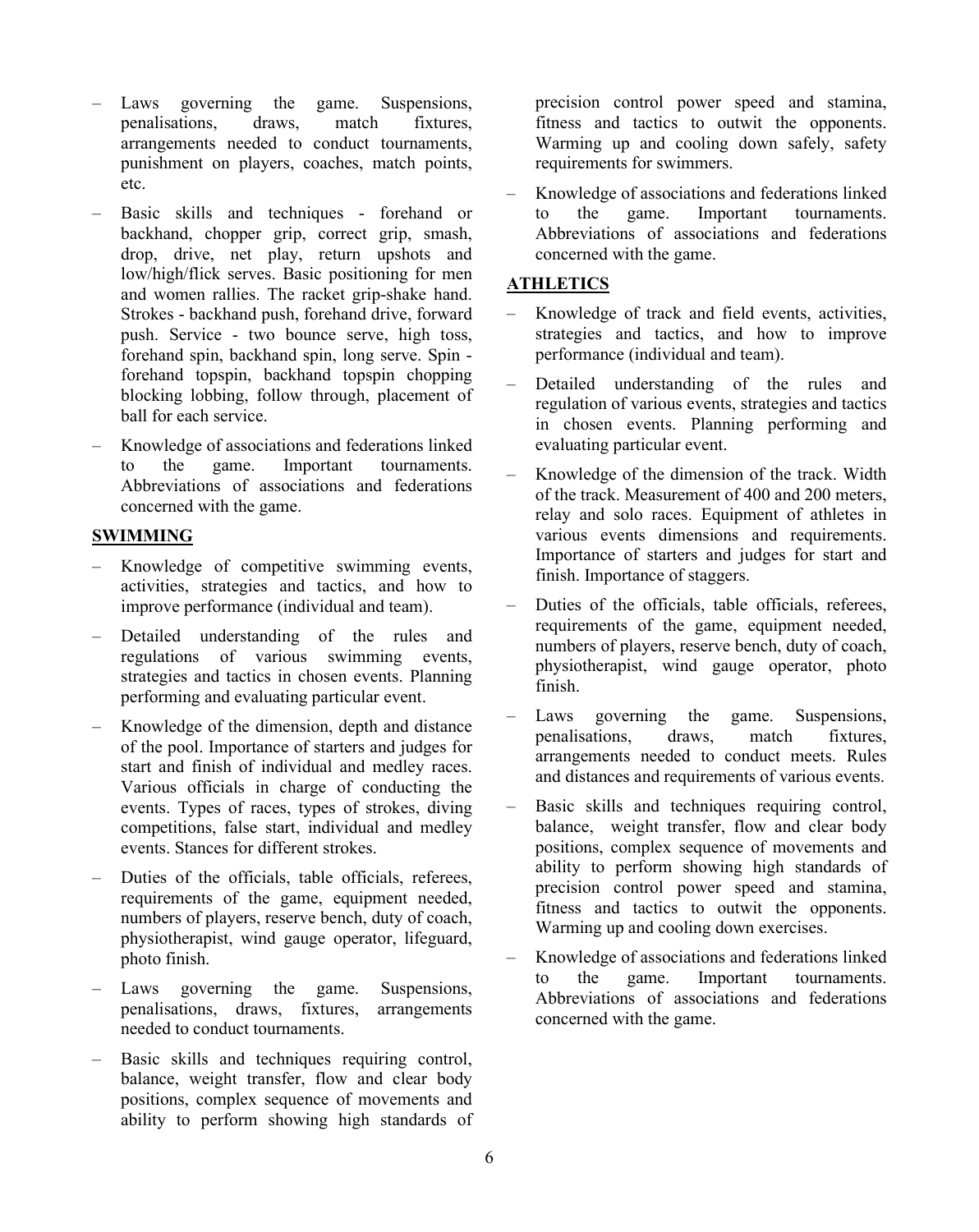#### **PRACTICAL WORK - 30 Marks**

### **No question paper for practical work will be set by the Council.**

The Practical Work will be evaluated in two parts as follows:

| 1. Continuous Evaluation (by the<br>Teacher)       | 10 marks |
|----------------------------------------------------|----------|
| 2. Practical Evaluation (by Visiting)<br>Examiner) | 20 marks |

# **1. CONTINUOUS EVALUATION (by the Teacher): 10 Marks**

Continuous evaluation will be done by the teacher(s) responsible for preparing the candidate for the examination, in *two of the following games and activities of the candidate's choice*:

Athletics, Cricket, Hockey, Football, Volleyball, Softball, Basketball, Tennis, Badminton, Swimming, Dancing, Gymnastics, Yoga.

#### **Continuous Evaluation will include the following:**

| A. | File Work done throughout the $\vert$ 4 marks                                                                                                      |         |
|----|----------------------------------------------------------------------------------------------------------------------------------------------------|---------|
|    | year on any two games/activities.                                                                                                                  |         |
| B. | Participation and performance of   3 marks<br>the candidate, throughout the<br>year, in at least any two<br>games/activities of his/her<br>choice. |         |
| C. | Physical Efficiency Tests.                                                                                                                         | 3 marks |

# **2. PRACTICAL EVALUATION (by the Visiting Examiner): 20 Marks**

Practical evaluation will be done by the Visiting Examiner in the presence of the teacher and will consist of the following:

| А.        | <b>Physical Efficiency Tests</b>                                                                                                                  | 12 marks |
|-----------|---------------------------------------------------------------------------------------------------------------------------------------------------|----------|
| <b>B.</b> | <b>Specialisation Tests</b>                                                                                                                       | 6 marks  |
|           | (The candidate is to be evaluated<br>on any two basic skills of the<br>two games/activities chosen by<br>him/her<br>for Continuous<br>Evaluation) |          |
| C.        | Viva-voce (on the two<br>games/activities chosen by the<br>candidate)                                                                             | 2 marks  |

# **1. PHYSICAL EFFICIENCY TESTS**

The following are the tests to evaluate the physical fitness of candidates. *These tests are to be used for Continuous Assessment by the Teacher as well as for Practical Assessment by the Visiting Examiner.* Tests 1 to 3 should be conducted on one day and 4 to 6 on the next.

### (a) **Test 1**

*50 metre run, standing start:* Timings to be taken to the nearest tenth of a second (weather should be relatively windless without extremes of temperature).

# (b) **Test 2**

*Standing long jump:* A flat no slip surface should be used. The candidate should stand with toes just behind the take-off line and jump when ready. After making preliminary swing with the arms the candidate swings them forward vigorously, springing with both feet simultaneously to land as far forward as possible. Distance jumped to be measured in centimetres.

# (c) **Test 3**

*Distance run* - 1000 metres run for boys, 600 metres run for girls. Time to be taken to the nearest second.

# (d) **Test 4**

- (i) *Floor push-ups for boy***s**: The boy takes a front-leaning position with body supported on hands and balls of feet; the arms are straight and at right angles to the body. He then dips or lowers the body so that the chest touches or nearly touches the floor, then pushes back to the starting position by straightening the arms and repeats the procedure as many times as possible. Only the chest should touch the floor; the arms must be completely extended with each push-up; the body must be held straight throughout. Scoring consists of the number of correct push-ups.
- (ii) *Push-ups for girls*: This is executed from a stall bar bench or a stool 32 cm high by 50 cm long and 35 cm wide. It should be placed on the floor about 15 cm from a wall so that the subject will not take a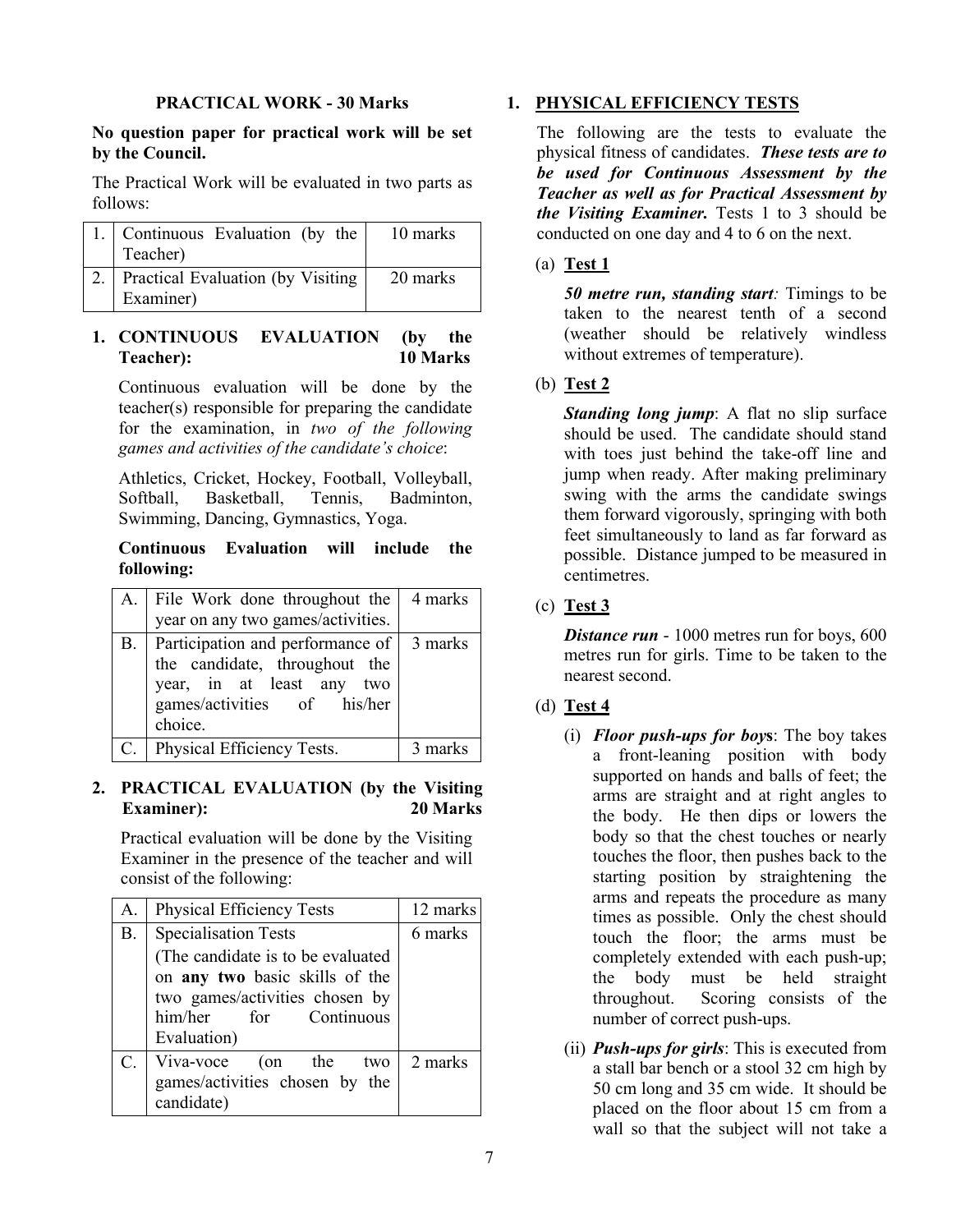position too far forward. The girl should grasp the outer edges of the bench, or stool, at the nearest corners and assume the front-leaning rest position, with the balls of her feet on the floor and with her body and arms forming a right angle. She should then lower her body so that the upper chest touches the near edge to the bench or stool, then raise it to a straight arm position as many times as possible. The girl's body should be held straight throughout. If the body sways or arches, or if the subject does not go completely down or does not push completely up, half credit is given up to 4 half credits.

# (e) **Test 5**

*Shuttle run*: A flat course of 10 metres is required to be measured between the two parallel base lines. Behind each base line, a semicircle 50 cm radius with centre on the base line is required to be marked. In the far semicircle two wooden blocks (5x5x5 cm) are to be placed. The candidate stands with feet behind the base line, and on a signal, runs to the far line, picks up one block which the candidate places in the starting semicircle when he/she returns. The candidate then repeats the procedure with the second block. The time to the nearest tenth of a second is to be taken till the second block is grounded in the starting semicircle.

# (f) **Test 6**

*60-second sit-ups:* The candidate lies with his/her back on a mat or flat surface, feet about 30 cm apart and knees flexed at a right angle. The candidate's hands with fingers interlocked are placed behind the back. A partner holds the candidate's feet in contact with the mat or floor. On the signal "Go" the candidate sits up to touch the knees with his/her elbows. Without pause he/she returns to his/her starting position and immediately sits up again. The number of sit-ups completed in 60 seconds are to be counted.

# **2. SPECIALISATION TESTS**

Candidates are to be tested by a Visiting Examiner in the presence of the teacher in **two** of the games/activities that were selected by them for Continuous Assessment. Details of skill areas are given below.

### **ATHLETICS**

Candidates will choose two of the following events in which they wish to be tested:

(i) Track events - sprints, middle and long distance races:

*Boys* - 100 m, 200 m, 400 m, 800 m, 1500 m and 3000 m.

*Girls* - 100 m, 200 m, 400 m, 800 m.

(ii) Track events – hurdles:

*Boys* - 110 m and 400 m.

*Girls* - 100 m.

(iii) Field events - jumps and throws:

*Boys* - Broad jump, high jump, triple jump, pole vault, shot-put, discus throw, javelin throw, hammer throw.

*Girls* - Broad jump, high jump, shot-put, discus throw.

The following fundamental skills are required:

### **Sprints**

Practice of starts with blocks using proper command.

Time action period - Reaction time, block clearance time, acceleration time, velocity maintenance time, finish time.

### **Middle Distance and Long Distance Races**

- (i) Style of endurance running.
- (ii) Methods of endurance development.

### **Broad Jump**

- (i) Approach run.
- (ii) Take off.
- (iii) Flying Phase.
- (iv) Landing.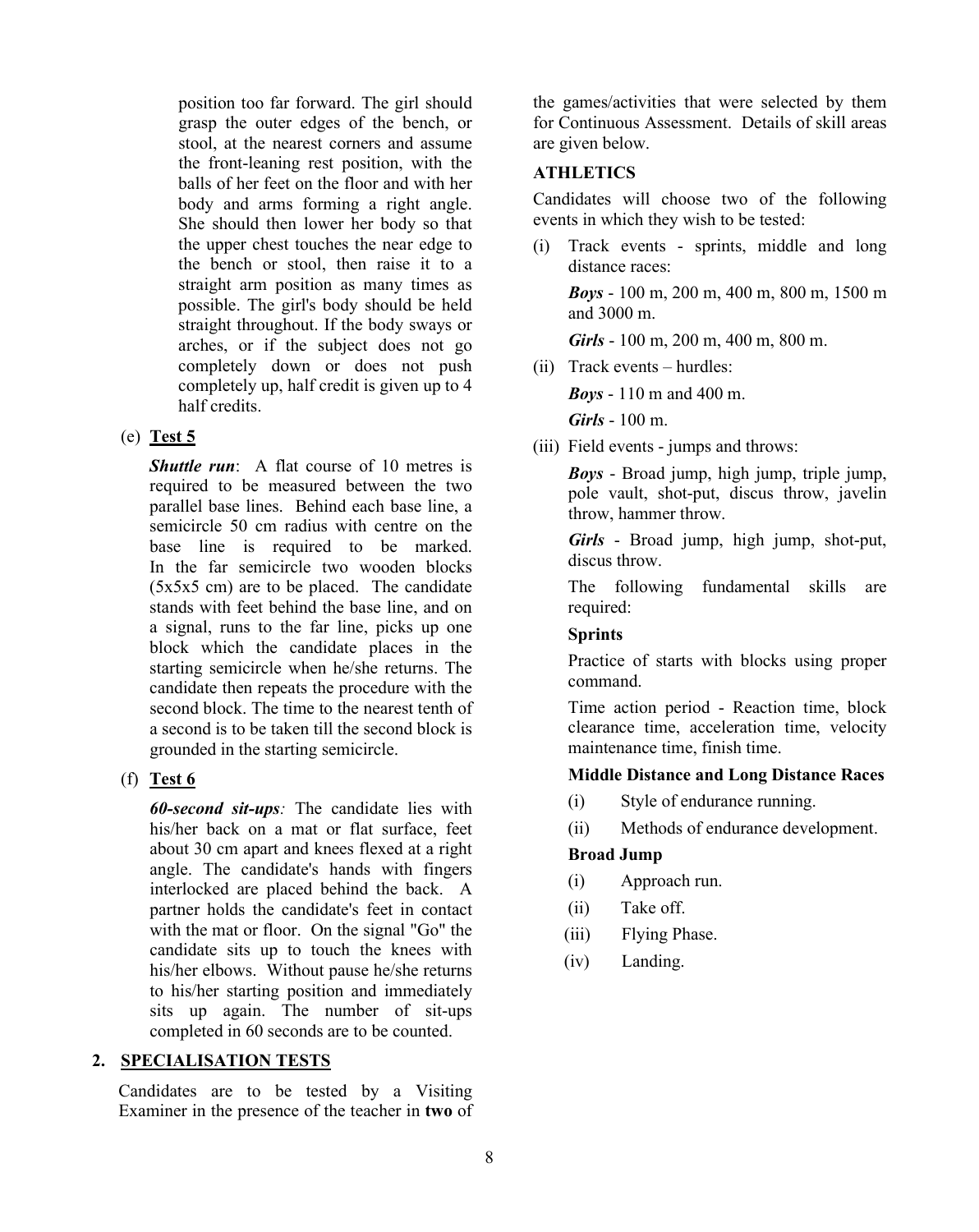#### **Hop, Step and Jump (Triple Jump)**

- (i) Approach run.
- (ii) Take off.
- (iii) Performance of hop, step and jump.
- (iv) Performance of combination of hops and steps.

#### **High Jump**

- (i) Approach run.
- (ii) Take off.
- (iii) Flying phase: scissors, straddle, western roll or "Fosbury flop".

### **Pole Vault (Boys only)**

- (i) Grip.
- (ii) Pole carry.
- (iii) Approach run.
- (iv) Take off.
- (v) Planting of pole.
- (vi) Clearance of bar.
- (vii) Landing.

#### **Javelin Throw**

- (i) Grip.
- (ii) Javelin carry.
- (iii) Transition from approach to five stride rhythm.
- (iv) Release.
- (v) Reverse.

#### **Shot put**

- (i) Stance.
- (ii) Glide.
- (iii) Release.
- (iv) Reverse.

#### **Discus Throw**

- (i) Stance.
- (ii) Preliminary Swings.
- (iii) Throws with one and a half turn.
- (iv) Reverse.

### **CRICKET**

- 1. **Batting :** pull, cut, hook, glance, stepping out to drive the flighted ball.
- 2. **Bowling :** outswing, inswing, off break, leg break and googly.
- 3. **Fielding :** Catching high and low and ground balls.

#### **HOCKEY**

### **1. Straight hitting and stopping:**

- (a) Reverse hitting and stopping
- (b) Hitting on the wrong foot

#### **2. Straight push and stopping:**

- (a) Reverse push and stopping
- (b) Pushing on the wrong foot
- **3. Scooping:**
	- (a) Push scoop
	- ii. Shovelling
- **4. Flick:**
	- (a) Straight Flick
	- (b) Reverse flick
	- (c) Flick on the wrong foot

#### **5. Dribbling and carrying the ball**

- **6. Passing:**
	- (a) Through pass
		- iii. Return pass
		- iv. Deflection pass
		- v. Interchanging position
- **7. Dodging:**
	- (a) Dodging to opponent's left.
	- (b) Dodging to opponent's right.
	- (c) Double dodging.

#### **8. Different Techniques of:**

- (a) Corner
- (b) Penalty stroke
- (c) Push in
- (d) Goal keeping
- **9. Tackling:**
	- (a) Lunging
	- (b) Feinting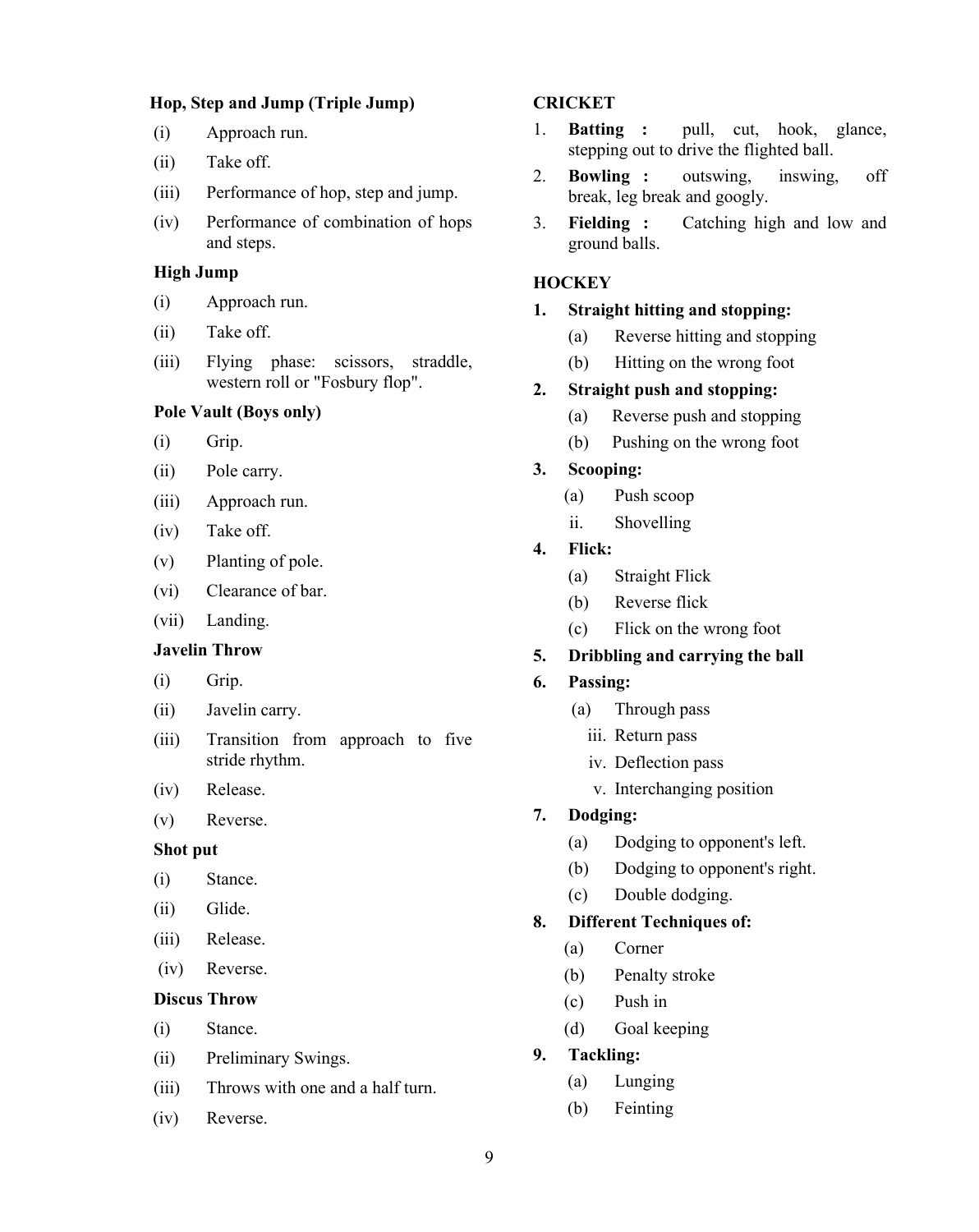### **FOOTBALL**

### **1. Passing and Interpassing:**

- (a) Interpassing between two players.
- (b) Interpassing among three players.
- (c) Three men weave.
- (d) Interpassing among four players.
- (e) Related practices.

# **2. Kicking:**

- (a) Revision of all kicking fundamentals.
- (b) Lofted kick with either foot.
- (c) Practice of corner kicks lobbing chip shots and penalty kicks.

### **3. Tackling:**

- (a) Interception and hasty tackles.
- (b) Sliding tackles.
- (c) Related practices.

#### **4. Heading:**

- (a) Related practices, front, right side and left side.
- (b) Head-up drills.

### **5. Dribbling:**

Practice of dribbling skills suited to actual playing situations.

### **6. Tactics and coaching:**

- (a) Two back system three back system.
- (b) Principles of zone and man to man defence.
- (c) Free kicks, penalty kicks, corner kicks.
- (d) Tactics of defence and attachment.

### **VOLLEYBALL**

#### **1. The Pass:**

- (a) Over-head pass: Two-handed pass with back rolling.
- (b) Two-handed pass with side rolling.
- (c) Jump and pass.
- (d) Under arm pass.
- (e) Forward dive and pass.
- (f) One arm pass with side rolling.

# **2. The Serve:**

- (a) Over head service (Tennis-type).
- (b) Round arm service.
- (c) Floating service (overhead and arm).

### **3. The Set-up:**

- (a) Setting up for quick smash.
- (b) Move and set up (from back zones).
- (c) Setting up to different zones at varying trajectories.

#### **4. The Net Recovery:**

Two-handed overhead pass without rolling, one hand under arm with or without rolling.

# **5. The Attack:**

- (a) Smash with turn of body.
- (b) Smash with turn of wrist.
- (c) Round arm smash.
- (d) Smash on short pass (ascending balls).
- (e) Simple attack combination.

#### **6. The Block:**

- (a) Double block against different types of attack.
- (b) Double block in assigned zones.
- (c) Double block against quick attack.
- (d) Double block against attack combination.
- (e) Triple block against attack from zone.

### **7. Patterns of play:**

4-2 system, 5-1 system.

#### **BASKETBALL**

#### **1. Ball handling:**

Holding position of fingers, body, position, stance of player with ball.

### **2. Catching the ball:**

(Receiving) skills involved.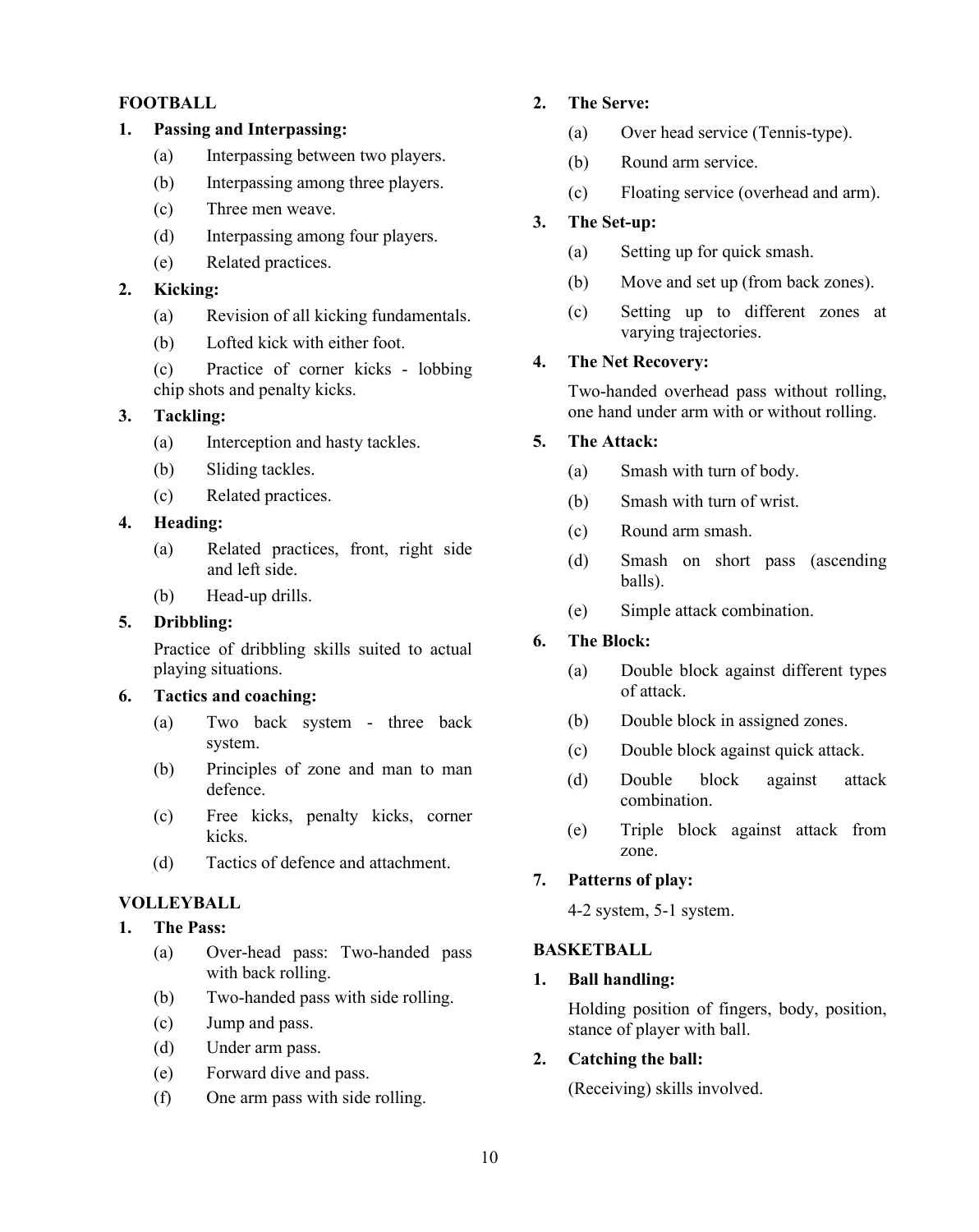#### **3. Passing:** Skills - (Drills in Pairs)

- (a) Two-handed chest pass.
- (b) Two-handed bounce pass.
- (c) Two-handed underhand pass (Right / Left side).
- (d) Two-handed over head pass.

#### **4. Dribbling:**

Dribbling high with speed, using alternate hands, low dribble.

#### **5. Shooting:**

- (a) Two-handed set shot.
- (b) Two-handed free throw.
- (c) Lay up shot following dribble using right hand (over the shoulder layup).

#### **6. Footwork:**

Player stance, position of feet, position of hand, elementary shuffling and slicing movements (drills).

#### **7. Pivoting, Stationary Pivot.**

#### **8. Individual defence:**

Player stance: position of hands, position of feet, defender's position in between opponent and basket.

- **9. Team defence:** Man to man defence.
- **10. Team offence:** First break offence.
- **11. Full Court:** Half court game using defence, offence taught.

### **SOFTBALL/TENNIS/BADMINTON**

Candidates will be required to demonstrate competency in the rules, skills and fitness training related to the game.

### **SWIMMING**

Candidates will be tested in *two* of the following events of their choice.

*Boys:* Free style – 50m, 100 m, 200 m, 400 m, 800 m.

Breast stroke  $-50m$ , 100 m and 200 m.

Back stroke - 50m and 100m

Butterfly stroke - 50 m and 100 m

Diving - Forward dive, backward dive, reverse dive and inward dive.

*Girls:*Free style – 50m, 100 m, 200 m.

Breast stroke - 50 m and 100 m.

Back stroke - 50 m and 100 m

Butterfly stroke - 50 m and 100 m.

Diving - Forward dive, backward dive, reverse dive and inward dive.

### **DANCING**

The candidates will be required to give a performance of any *two* of the following dances of their choice, with suitable accompaniment:

- (i) *Indian dancing*: Bharatanatyam, Kuchipudi, Kathakali, Kathak, Manipuri, Odissi, Mohiniyattam, Bhangra and other folk dances.
- (ii) *Western dancing*: Ballet, ballroom dancing, waltz, fox trot, tango, samba, charleston, square dancing; pop-dancing - jitterbug, twist, rock-and-roll.

### **GYMNASTICS**

The candidates will be tested in four exercises using any two of the following bits of apparatus of their choice.

### **(i) Floor Exercise**

Boys - handspring to front somersault (tucked); two headsprings; cartwheel to arabesque; arab spring; side somersault; back roll to handstand, cabriole jump throw; flic-flacs.

Girls - Leap and cabriole; step into ball of either foot; flic-flacs; round off; handspring; cat leap; legs split in air, cartwheel; handstand.

### **(ii) Balancing Beam** (Girls only)

Run 2-3 steps; leap to riding seat with  $\frac{1}{2}$  turn; rise to squat stand; ballet stand with  $\frac{1}{2}$  turn; leap on either foot; step forward leap changing legs to rear leap; lunge to side; stag leap; one-arm cartwheel.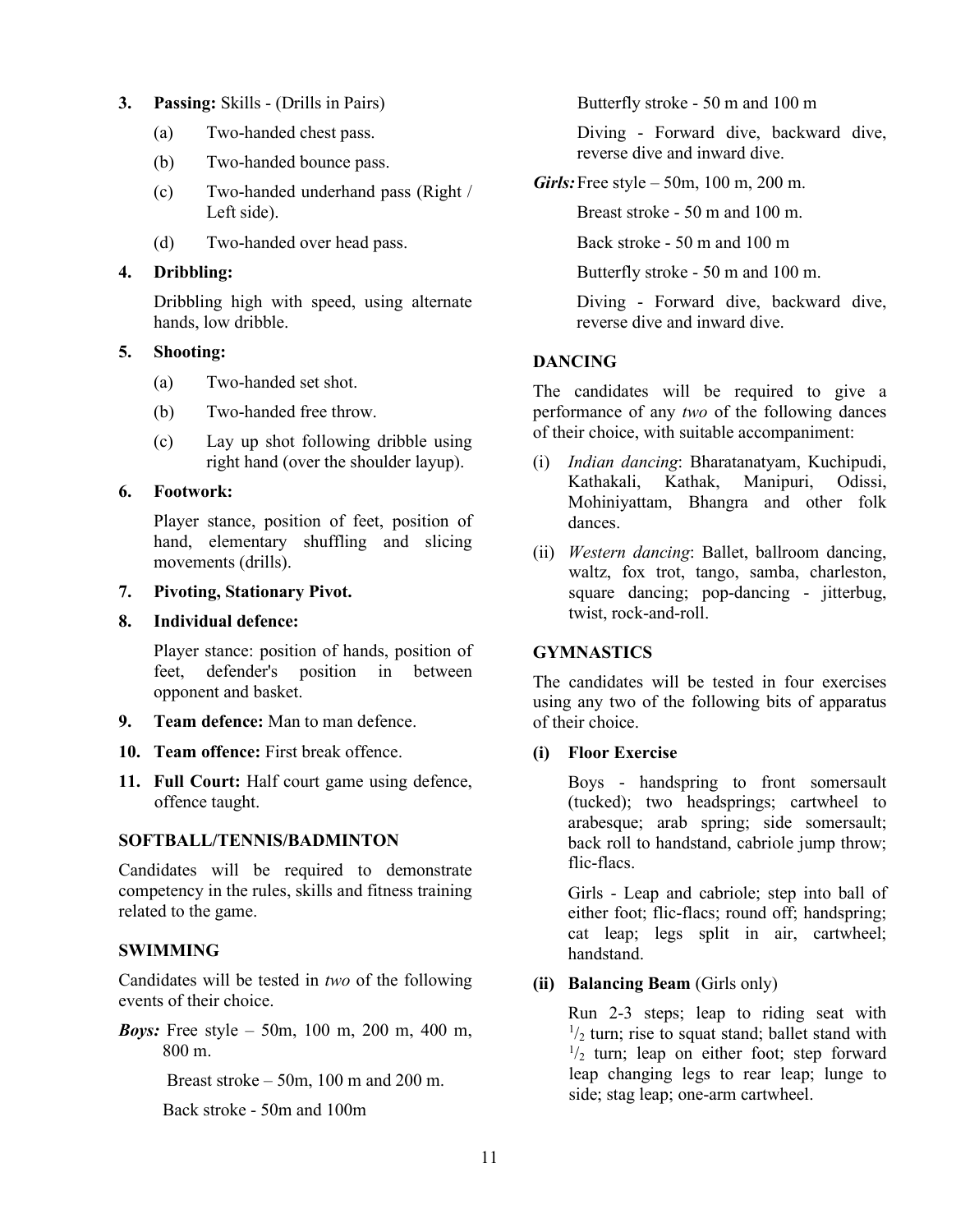#### **(iii) Parallel bars** (Boys only)

Swing forward and cast to upper arm hand; forward roll; pirouette forward; lower to upper arm hand; swing backward; straddle forward to support (hold).

#### **(iv) Vaulting horse**

Boys - (long horse) Split vault; through vault; hand stand with cartwheel; cartwheel and handspring.

Girls - Astride vault; split vault, through vault; handspring.

**(v) Horizontal bar** (Boys only)

Forward and backward giant swings; change of grip; twists; the hip-circles.

#### **YOGA**

Candidates will be tested in any *four* of the following asanas:

- (i) Vrikshasana (Balancing on one leg with the other flexed sidewards).
- (ii) Utitha Trikonasana (Feet apart stand, side bending).
- (iii) Parivrtta Trikonasana (Feet apart stand, side bend, with the trunk rotated backward).
- (iv) Utitha Parvakonasana (Feet apart stand lunging on one side).
- (v) Purivrita Parvakonasana (Feet apart stand lunging on one side and rotate the trunk backwards).
- (vi) Virabhadrasana (Balancing on one leg with stretched hands, trunk and leg in a horizontal position).
- (vii) Uthitha Hasta Padangusthasana (Balancing on one leg and trunk bending over the other stretched horizontally).
- (viii) Parasuottansasen (Feet apart stand and turning one side and bend the trunk over the knee on that side.
- (ix) Ushtrarsan (kneel sit and flex back the trunk).
- (x) Padakastasan (Attention position, flex and trunk over the thighs).
- (xi) Garudasan (Balancing one leg with the other turned over the former).
- (xii) Navasana (Balancing on buttocks with the legs and trunk flexed over each other).
- (xiii) Vajrasana (Sitting with flexed legs feet on the side of buttocks).
- (xiv) Supta Vajrasana (Supine lying in the position of Vajrasana).
- (xv) Kukutasana (Balancing on hands inserted through the thighs and legs in padmasana).
- (xvi) Jannsirasana (Paschimattrawasana on one leg with the other leg flexed sideways).
- (xvii) Ardha Baddha Padma Paschimttanasana (Paschimattanasana on one leg with the other in Padmasana position).
- (xviii) Triang Mahaikapada Paschimatanasana (Paschimottanasana on one leg with the other in Najrasana position).
- (xix) Moridriasana (Long sit with one knee flexed and kept up and trunk turned over the stretched leg).
- (xx) Akanrava Dhannrasana (Long sit and pull one foot to the corresponding ear).
- (xxi) Uparrshta Konasana (Long sit with feet spread and bring the head to the ground).
- (xxii) Bakasana (Balancing on hands with thighs over the arms above elbows).
- (xxiii) Chakrasana (Cartwheel position).
- (xxiv) Nowli (contracting rectii abdominant in uddiyana position alternate relaxation and contraction of left and right muscles in quick succession).
- (xxv) Kapalabathi (Quick succession of abdominal strokes in padmasana position).
- (xxvi) Bhastrika (Pranavam following the strokes of Kapalabathi).

#### **NOTE:**

While testing the candidates in any two games/activities of their choice, the following method should be adopted. Test of the skill as a whole with emphasis on:

- (i) Approach
- (ii) Stance/Grip
- (iii) Execution (degree of perfection) and
- (iv) Follow through.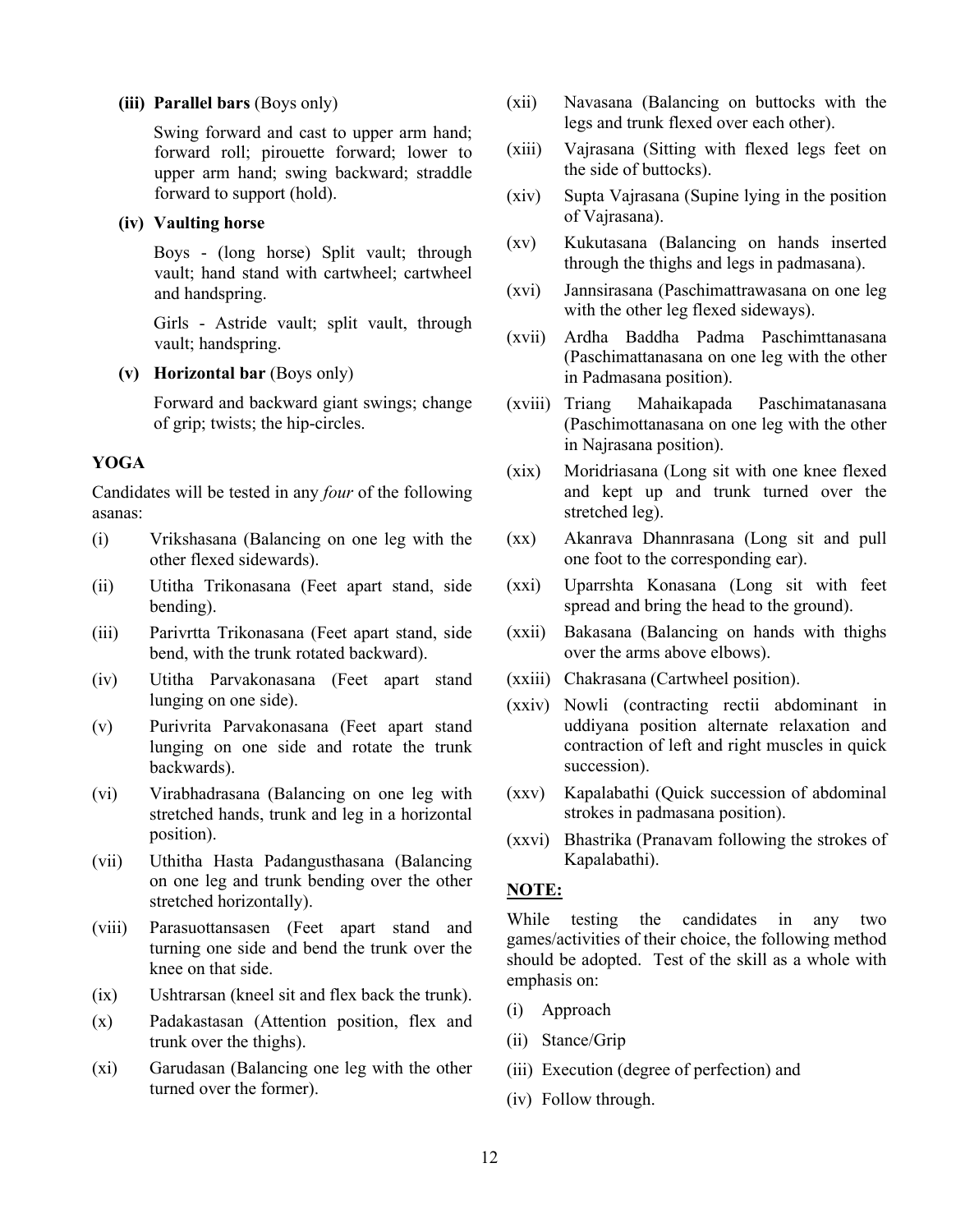# **PERFORMANCE TABLE - PHYSICAL EDUCATION PHYSICAL EFFICIENCY TESTS**

| Marks          | Test No. 1  |                     | Test No. 2         |       |                        |                         | Test No. 3 | Test No. 4 |                                        | Test No. 5 |                |                   | Test No. 6 |
|----------------|-------------|---------------------|--------------------|-------|------------------------|-------------------------|------------|------------|----------------------------------------|------------|----------------|-------------------|------------|
|                |             | 50m dash            | Standing long jump |       | Distance run           |                         | Push-ups   |            | Shuttle run                            |            | $60$ s sit-ups |                   |            |
|                |             | (Timing in seconds) | (Distance in cm)   |       | (Timing in minutes)    |                         |            |            | (Numbers) (Timing in seconds (Numbers) |            |                |                   |            |
|                |             | and tenths)         |                    |       |                        | and seconds)            |            |            | and tenths)                            |            |                |                   |            |
|                | <b>Boys</b> | Girls               | <b>Boys</b>        | Girls | <b>Boys</b><br>(1000m) | Girls<br>(600m)         | Boys Girls |            | <b>Boys</b>                            | Girls      |                | <b>Boys</b> Girls |            |
| 5              | 6.5         | 7.6                 | 204                | 167   | 4 min                  | $2 \text{ min}$         | 30         | 22         | 9.8                                    | 11.0       | 47             | 30                |            |
|                |             |                     |                    |       | 10 <sub>s</sub>        | 30 s                    |            |            |                                        |            |                |                   |            |
| $\overline{4}$ | 6.6         | 7.9                 | 197                | 155   | 4 min                  | 2 min                   | 24         | 14         | 10.0                                   | 11.2       | 44             | 28                |            |
|                |             |                     |                    |       | 20 s                   | 40 s                    |            |            |                                        |            |                |                   |            |
| 3              | 6.8         | 8.2                 | 190                | 149   | 4 min<br>30s           | $2 \text{ min}$<br>50 s | 17         | 8          | 10.2                                   | 11.6       | 41             | 26                |            |
| $\overline{2}$ | 7.1         | 8.4                 | 183                | 142   | 4 min<br>40 s          | 3 min                   | 10         | 6          | 10.6                                   | 11.9       | 37             | 24                |            |
| 1              | 7.5         | 8.9                 | 175                | 132   | 4 min                  | 3 min                   | 6          | 3          | 11.1                                   | 12.1       | 32             | 20                |            |
|                |             |                     |                    |       | 50 s                   | 10 <sub>s</sub>         |            |            |                                        |            |                |                   |            |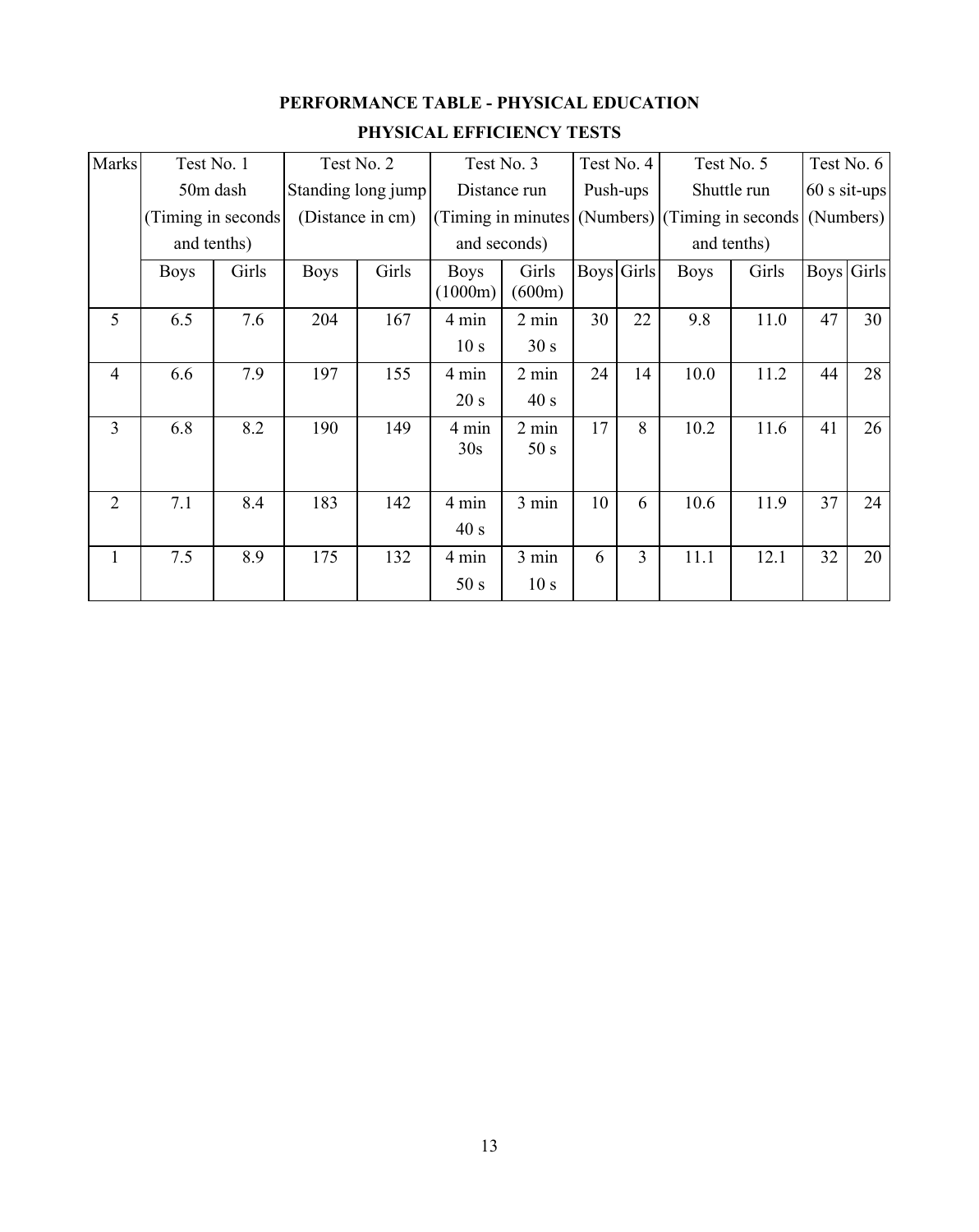# **PERFORMANCE TABLE - PHYSICAL EDUCATION SPECIALISATION TESTS**

| Marks          | High jump<br>Long jump |       | Hop step $& jump$ | Pole vault |             | Shot put throw        | Discus                | Javelin throw |             |             |            |            |
|----------------|------------------------|-------|-------------------|------------|-------------|-----------------------|-----------------------|---------------|-------------|-------------|------------|------------|
|                | $(m \text{ and } cm)$  |       | (m and cm)        |            | (m and cm)  | $(m \text{ and } cm)$ | $(m \text{ and } cm)$ |               |             |             | (m and cm) | (m and cm) |
|                | <b>Boys</b>            | Girls | <b>Boys</b>       | Girls      | <b>Boys</b> | <b>Boys</b>           | <b>Boys</b>           | Girls         | <b>Boys</b> | <b>Boys</b> |            |            |
| 10             | 5.50                   | 5.00  | 1.70              | 1.50       | 12.00       | 3.00                  | 10.00                 | 8.50          | 25.00       | 35.00       |            |            |
| 8              | 5.00                   | 4.50  | 1.55              | 1.45       | 11.50       | 2.75                  | 9.00                  | 7.50          | 22.00       | 32.00       |            |            |
| 6              | 4.50                   | 4.00  | 1.40              | 1.30       | 11.00       | 2.25                  | 8.00                  | 6.50          | 19.00       | 29.00       |            |            |
| $\overline{4}$ | 4.00                   | 3.50  | 1.30              | 1.20       | 10.50       | 2.00                  | 7.00                  | 5.50          | 16.00       | 26.00       |            |            |
| $\overline{3}$ | 3.50                   | 3.00  | 1.20              | 1.10       | 10.00       | 1.75                  | 6.00                  | 4.50          | 13.00       | 23.00       |            |            |
| $\overline{2}$ | 3.00                   | 2.50  | 1.10              | 0.95       | 9.50        | 1.50                  | 5.00                  | 3.50          | 10.00       | 20.00       |            |            |
| 1              | 2.99                   | 2.00  | 1.00              | 0.94       | 9.49        | 1.25                  | 4.99                  | 3.49          | 9.98        | 19.98       |            |            |

#### **ATHLETICS - FIELD EVENTS**

### **PERFORMANCE TABLE - PHYSICAL EDUCATION SPECIALISATION TESTS**

| Marks          | $100 \text{ m}$ |                | $200 \text{ m}$ |       | $400 \text{ m}$ |                |             | 800 m          | $1500 \text{ m}$ |
|----------------|-----------------|----------------|-----------------|-------|-----------------|----------------|-------------|----------------|------------------|
|                |                 | (s and tenths) | (s and tenths)  |       |                 | (s and tenths) |             | (s and tenths) | (min and s)      |
|                | <b>Boys</b>     | Girls          | <b>Boys</b>     | Girls | <b>Boys</b>     | Girls          | <b>Boys</b> | Girls          | <b>Boys</b>      |
| 10             | 11.5            | 13.6           | 24.0            | 25.0  | 56.0            | 68.0           | 2.10        | 2.45           | 4.40             |
| 8              | 11.8            | 14.4           | 25.1            | 26.1  | 56.1            | 68.1           | 2.15        | 2.50           | 4.45             |
| 6              | 12.4            | 15.2           | 26.1            | 27.1  | 58.1            | 71.1           | 2.20        | 2.55           | 4.50             |
| $\overline{4}$ | 13.2            | 16.0           | 27.1            | 30.1  | 60.1            | 74.1           | 2.30        | 3.05           | 5.00             |
| $\overline{3}$ | 14.0            | 16.8           | 28.1            | 33.1  | 62.1            | 77.1           | 2.40        | 3.15           | 5.10             |
| $\overline{2}$ | 14.8            | 17.6           | 29.1            | 36.1  | 64.1            | 80.1           | 2.50        | 3.25           | 5.20             |
|                | 15.6            | 18.5           | 30.1            | 39.1  | 66.1            | 83.1           | 3.00        | 3.35           | 5.30             |

#### **ATHLETICS - TRACK EVENTS**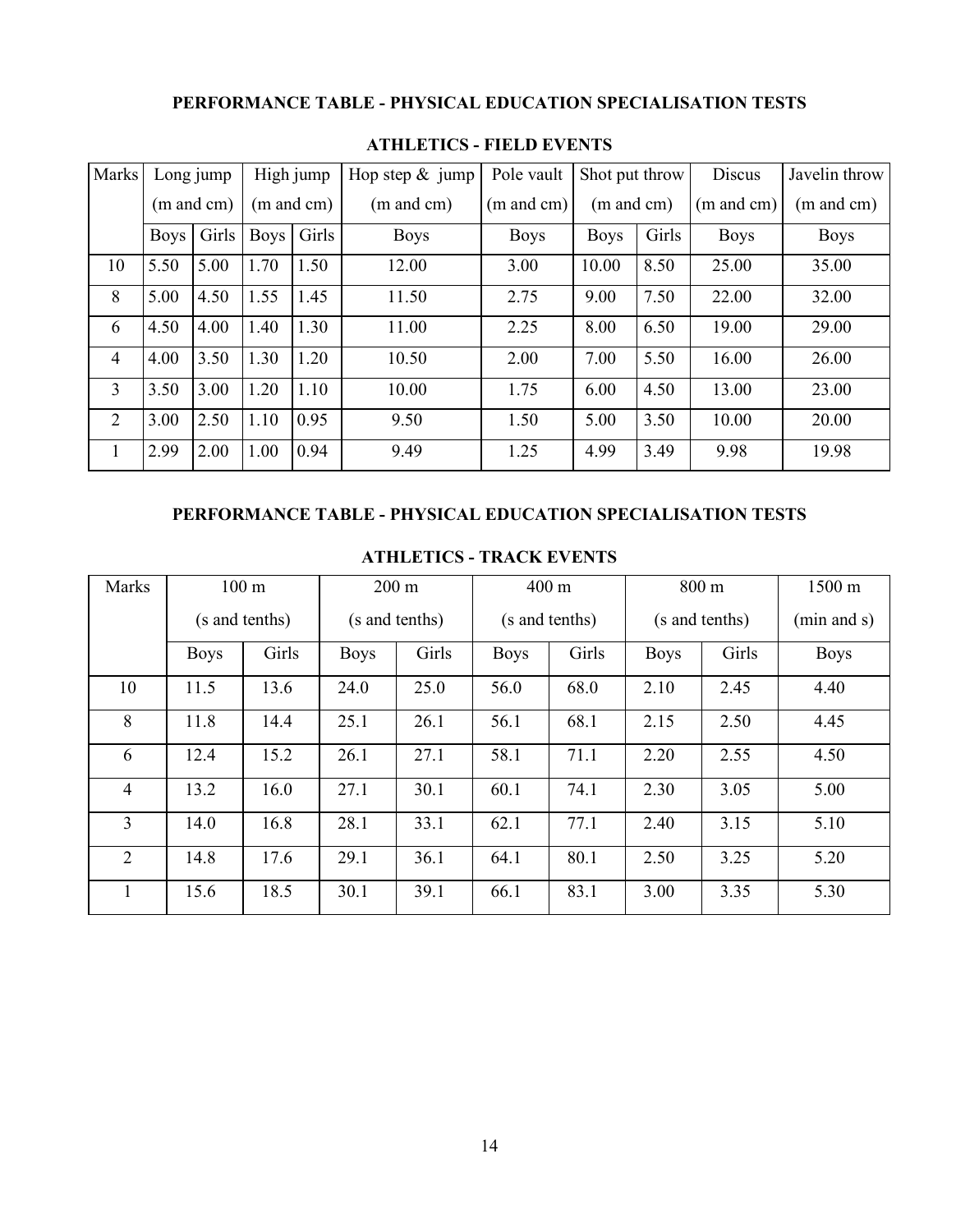# **PERFORMANCE TABLE - PHYSICAL EDUCATION SPECIALISATION TESTS**

| Marks          | 50m free    |                | 100m free   |        | 200m free style |       | 400m        | 50m breast-stroke |        | 100m breast- |
|----------------|-------------|----------------|-------------|--------|-----------------|-------|-------------|-------------------|--------|--------------|
|                | style       |                | style       |        | (min and s)     |       | free style  | (min and s)       |        | stroke       |
|                |             | (s and tenths) | (min and s) |        |                 |       | (min and s) |                   |        | (min and s)  |
|                | <b>Boys</b> | Girls          | <b>Boys</b> | Girls  | <b>Boys</b>     | Girls | <b>Boys</b> | <b>Boys</b>       | Girls  | <b>Boys</b>  |
| 10             | 45.0        | 55.0           | 1:30        | 1:50   | 3.00            | 3.40  | 6.00        | 1.05              | 1.20   | 2:15         |
| 9              | 46.3        | 56.3           | 1:32.5      | 1:53   | 3.05            | 3.46  | 6.10        | 1.07              | 1.22.5 | 2:17.5       |
| 8              | 47.5        | 57.5           | 1:35        | 1:55   | 3.10            | 3.50  | 6.20        | 1.10              | 1.25   | 2:20         |
| $\overline{7}$ | 50.0        | 60.0           | 1:40        | 2:00   | 3.20            | 4.00  | 6.40        | 1.12              | 1.27.5 | 2:25         |
| 6              | 52.5        | 62.5           | 1:45        | 2:05   | 3.30            | 4.10  | 7.00        | 1.15              | 1.30   | 2:30         |
| 5              | 55.0        | 65.0           | 1:50        | 2:10   | 3.40            | 4.20  | 7.20        | 1.17              | 1.32.5 | 2:35         |
| $\overline{4}$ | 57.5        | 67.5           | 1:55        | 2:15   | 3.50            | 4.30  | 7.40        | 1.20              | 1.35   | 2:40         |
| 3              | 58.7        | 68.7           | 1:57.5      | 2:17.5 | 3.55            | 4.35  | 7.50        | 1.22              | 1.37   | 2:42.5       |
| $\overline{2}$ | 60.0        | 70.0           | 2:00        | 2:20   | 4.00            | 4.40  | 8.00        | 1.24              | 1.39   | 2:45         |
| $\mathbf{1}$   | 61.2        | 71.2           | 2:02.5      | 2:22.5 | 4.00.5          | 4.45  | 8.10        | 1.26              | 1.41   | 2:47         |

### **SWIMMING**

**Note:** For timings in between or higher than those indicated in the table the lower mark should be given.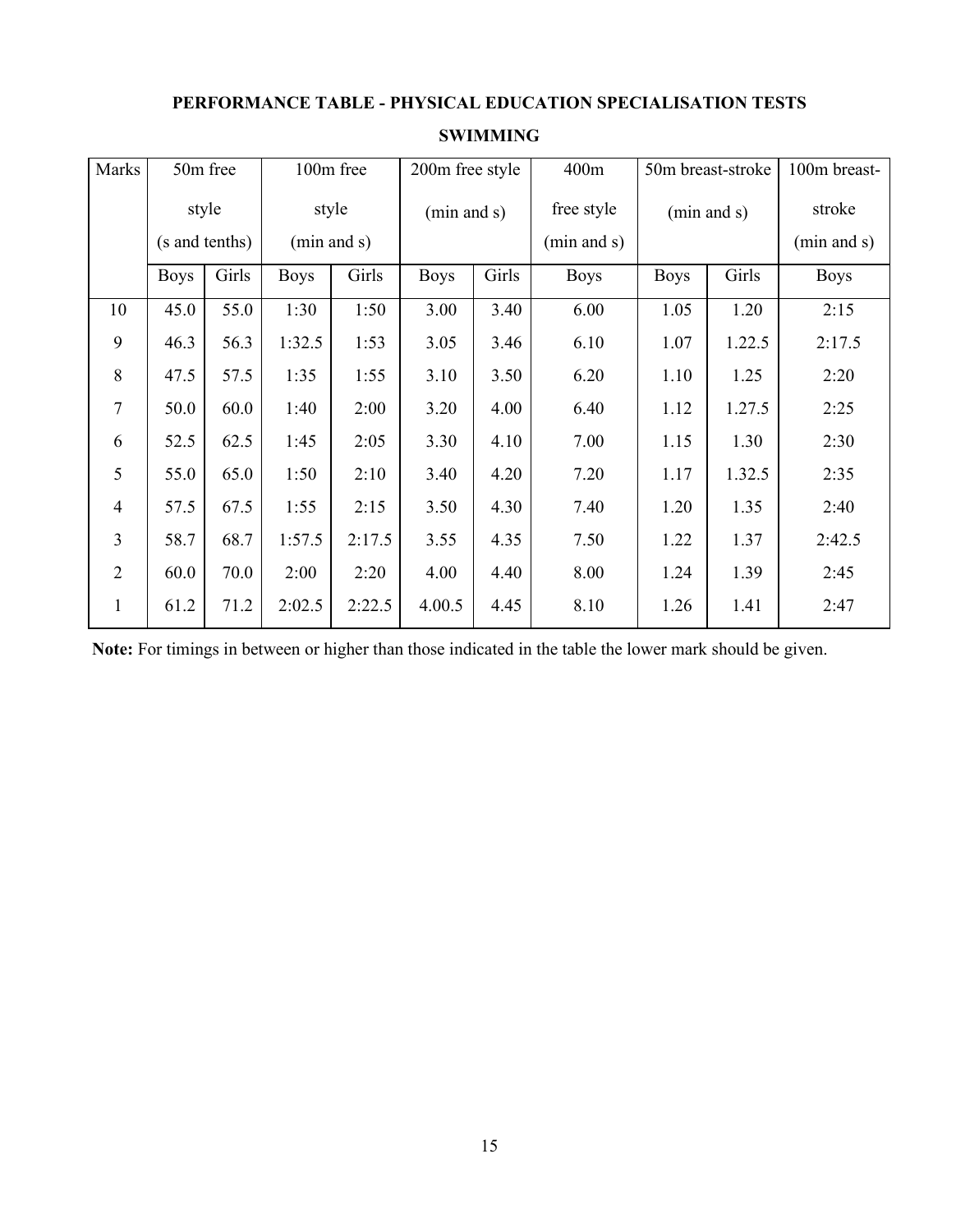# **PERFORMANCE TABLE - PHYSICAL EDUCATION SPECIALISATION TESTS**

| Marks          | 50m back stroke |        | 100m back   |             | 50m butterfly | 100m butterfly | Diving                    |
|----------------|-----------------|--------|-------------|-------------|---------------|----------------|---------------------------|
|                | (min and s)     |        | stroke      |             | stroke        | stroke         |                           |
|                |                 |        | (min and s) | (min and s) |               | (min and s)    |                           |
|                | <b>Boys</b>     | Girls  | <b>Boys</b> | <b>Boys</b> | Girls         | <b>Boys</b>    | Description of action     |
| 10             | 0.55            | 1:10   | 2:00        | 0:55        | 1:05          | 1:50           | Vertical, erect           |
|                |                 |        |             |             |               |                | body, arms and            |
| 9              | 1:00            | 1:15   | 2:00.5      | 0:57        | 1:10          | 1:52.5         | legs together             |
|                |                 |        |             |             |               |                |                           |
| 8              | 1:02.5          | 1:17.5 | 2:05        | 1:00        | 1:12.5        | 1:55           | Poor angle (either        |
|                |                 |        |             |             |               |                | backward or               |
| $\overline{7}$ | 1:05            | 1:20   | 2:10        | 1:02.5      | 1:15          | 2:00           | forward)                  |
|                |                 |        |             |             |               |                |                           |
| 6              | 1:07.5          | 1:22.5 | 2:15        | 1:05        | 1:17.5        | 2:05           | Poor angle                |
|                |                 |        |             |             |               |                | opening of arms in front, |
| 5              | 1:10            | 1:25   | 2:20        | 1:07.5      | 1:20          | 2:10           | side, etc.                |
|                |                 |        |             |             |               |                |                           |
| $\overline{4}$ | 1:12.5          | 1:27.5 | 2:25        | 1:10        | 1:22.5        | 2:15           | Poor angle                |
| $\overline{3}$ |                 |        |             |             |               |                | opening of arms           |
|                | 1:14            | 1:29   | 2:27.5      | 1:12.5      | 1:24          | 2:17.5         | and legs                  |
| $\overline{2}$ | 1:15            | 1:30.5 | 2:30        | 1:14        | 1:25          | 2:20           | Poor angle                |
|                |                 |        |             |             |               |                | opening of arms           |
| $\mathbf{1}$   | 1:16            | 1:31   | 2:32.5      | 1:16        | 1:26          | 2:25           | and legs in flight.       |
|                |                 |        |             |             |               |                |                           |
|                |                 |        |             |             |               |                |                           |

# **SWIMMING (***continued***)**

**Note:** For timings in between or higher than those indicated in the table the lower mark should be given.